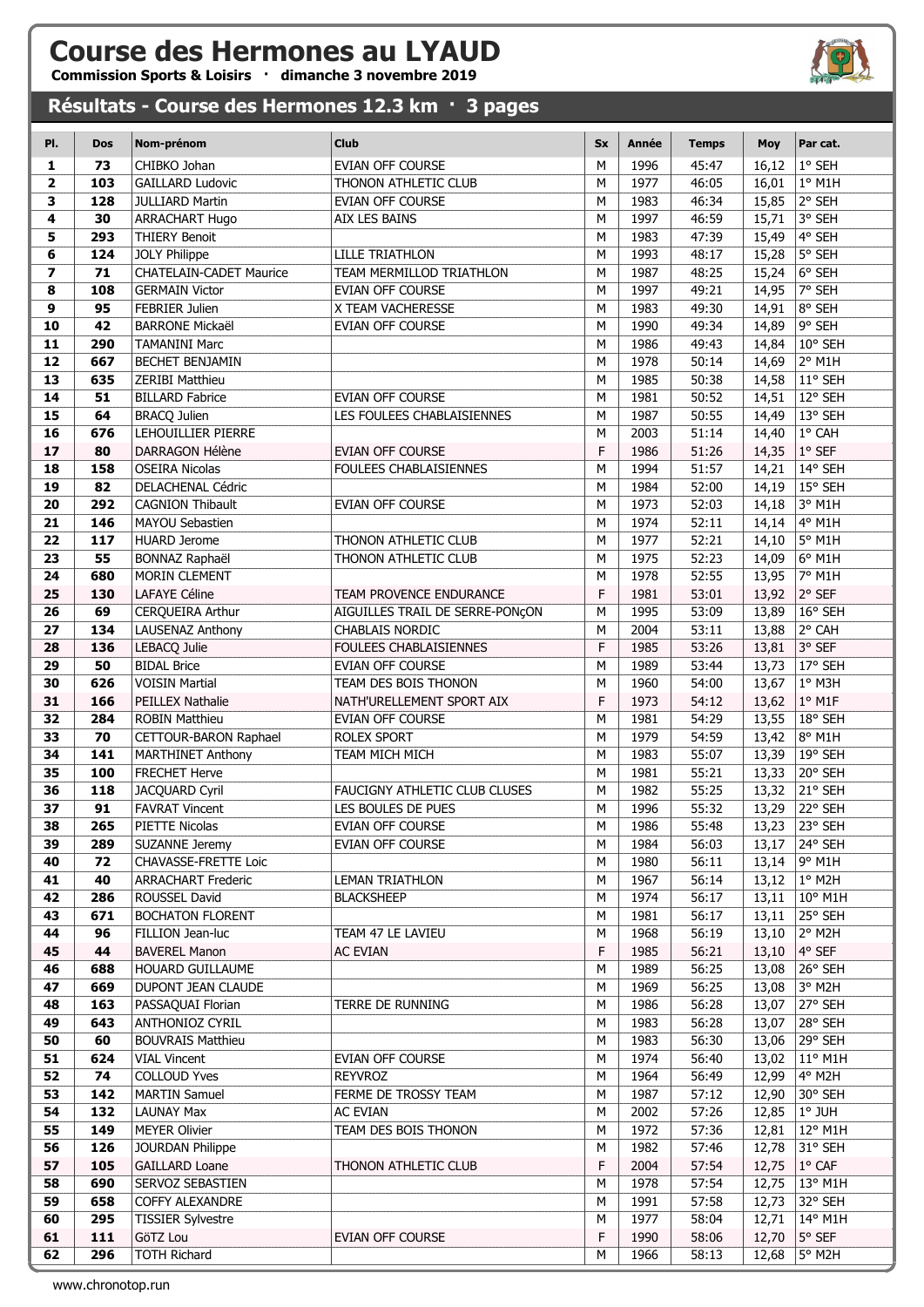| PI.        | <b>Dos</b> | Nom-prénom                                      | <b>Club</b>                                              | <b>Sx</b> | Année        | <b>Temps</b>       | <b>Moy</b>     | Par cat.           |
|------------|------------|-------------------------------------------------|----------------------------------------------------------|-----------|--------------|--------------------|----------------|--------------------|
| 63         | 107        | <b>GENTZIK Jean-claude</b>                      | ASJ74                                                    | M         | 1950         | 58:23              | 12,64          | 1° M4H             |
| 64         | 59         | <b>BOUVET Laurent</b>                           |                                                          | M         | 1965         | 58:26              | 12,63          | 6° M2H             |
| 65         | 213        | PIERRE Maxence                                  |                                                          | M         | 1987         | 58:36              | 12,59          | 33° SEH            |
| 66         | 174        | PERARDEL Nicolas                                | THONON ATHLETIC CLUB                                     | M         | 1984         | 58:43              | 12,57          | 34° SEH            |
| 67         | 155        | <b>MOUROUX Guillaume</b>                        |                                                          | M         | 1975         | 58:55              | 12,53          | 15° M1H            |
| 68         | 642        | <b>FINET GILLES</b>                             |                                                          | M         | 1974         | 58:57              | 12,52          | 16° M1H            |
| 69         | 683        | BOCHATON ANTOINE                                |                                                          | M         | 1997         | 59:07              | 12,48          | 35° SEH            |
| 70         | 666        | VIARD - BIOL LOIC                               |                                                          | M         | 1987         | 59:08              | 12,48          | 36° SEH            |
| 71         | 133        | LAUNAY Stéphane                                 | <b>AC EVIAN</b>                                          | M         | 1968         | 59:15              | 12,46          | 7° M2H             |
| 72         | 140        | <b>MAHIET Romain</b>                            |                                                          | M         | 1989         | 59:16              | 12,45          | 37° SEH            |
| 73         | 120        | JACQUET Charles                                 |                                                          | M         | 1991         | 59:17              | 12,45          | 38° SEH            |
| 74         | 119        | JACQUET Jules                                   |                                                          | M         | 1988         | 59:17              | 12,45          | 39° SEH            |
| 75         | 678        | <b>BONSERGENT LAURENT</b>                       |                                                          | M         | 1973         | 59:21              | 12,43          | 17° M1H            |
| 76         | 285        | <b>ROBIN Guillaume</b>                          |                                                          | M         | 1983         | 59:21              | 12,43          | 40° SEH            |
| 77         | 57         | <b>BOSKIN Boris</b>                             | EAA/ANNEMASSE                                            | M         | 1986         | 59:22              | 12,43          | 41° SEH            |
| 78         | 298        | <b>VACHERON Guillaume</b>                       | TEAM DES BOIS THONON                                     | M         | 1972         | 59:35              | 12,39          | 18° M1H            |
| 79         | 689        | <b>VACHET LAURENT</b>                           |                                                          | M         | 1973         | 59:46              | 12,35          | 19° M1H            |
| 80         | 75         | CONTI Frédéric                                  | NATH'URELLEMENT SPORT AIX                                | M         | 1966         | 59:47              | 12,34          | 8° M2H             |
| 81         | 276        | <b>PREMAT Yves</b>                              | MORZINE                                                  | M         | 1952         | 59:50              | 12,33          | 2° M3H             |
| 82         | 41         | <b>BALLABRIGA Manuel</b>                        | <b>TEAM RACLETTE</b>                                     | M         | 1975         | 59:54              | 12,32          | 20° M1H            |
| 83         | 9          | PREMAT Dorothée                                 |                                                          | F         | 1981         | 1:00:08            | 12,27          | $6°$ SEF           |
| 84         | 278        | RACINE Nathan                                   |                                                          | M         | 1991         | 1:00:09            | 12,27          | 42° SEH            |
| 85         | 623        | <b>VAUDAUX Laurent</b>                          |                                                          | М         | 1975         | 1:00:10            | 12,27          | 21° M1H            |
| 86         | 682        | <b>DELAIRE FABIEN</b>                           |                                                          | M         | 1996         | 1:00:25            | 12,22          | 43° SEH            |
| 87         | 102        | GAIGNARD Christophe                             | <b>EVIAN OFF COURSE</b>                                  | M         | 1974         | 1:00:26            | 12,21          | 22° M1H            |
| 88<br>89   | 94<br>287  | <b>FAVRE-VICTOIRE Louis</b><br>SARDINHA Alberto | LES FOULEES CHABLAISIENNES<br>LES FOULEES CHABLAISIENNES | M<br>M    | 1960<br>1970 | 1:00:29<br>1:00:35 | 12,20          | 3° M3H<br>9° M2H   |
| 90         | 144        | <b>MATHEY Alexandre</b>                         | <b>ORCIER</b>                                            | M         | 1977         | 1:00:46            | 12,18<br>12,14 | 23° M1H            |
| 91         | 115        | <b>HARDIVILLE Pascal</b>                        | EVIAN OFF COURSE                                         | M         | 1964         | 1:00:57            | 12,11          | 10° M2H            |
| 92         | 79         | <b>CUVELIER Loic</b>                            |                                                          | M         | 1987         | 1:01:08            | 12,07          | 44° SEH            |
| 93         | 650        | <b>BAUD ALEXANDRE</b>                           |                                                          | M         | 1985         | 1:01:21            | 12,03          | 45° SEH            |
| 94         | 36         | JACQUET Philippe                                |                                                          | M         | 1954         | 1:01:33            | 11,99          | 4° M3H             |
| 95         | 106        | <b>GAILLARD Corinne</b>                         |                                                          | F         | 1970         | 1:01:37            | 11,98          | $1°$ M2F           |
| 96         | 279        | REBILLARD Florian                               | <b>TINKOFF SAXO</b>                                      | M         | 1988         | 1:02:03            | 11,89          | 46° SEH            |
| 97         | 164        | PATUREL Stéphane                                | <b>TEAM SENSATIONS</b>                                   | M         | 1973         | 1:02:17            | 11,85          | 24° M1H            |
| 98         | 127        | <b>JUGE Victor</b>                              | PUBLIER TRIATHLON                                        | M         | 1993         | 1:02:28            | 11,81          | 47° SEH            |
| 99         | 49         | <b>BETRIX Alexis</b>                            |                                                          | M         | 2004         | 1:02:41            | 11,77          | 3° CAH             |
| 100        | 104        | <b>GAILLARD Nans</b>                            | THONON ATHLETIC CLUB                                     | M         | 2002         | 1:02:49            | 11,75          | 2° JUH             |
| 101        | 84         | DELPIERRE Jeremy                                | THONON ATHLETIC CLUB                                     | М         | 1979         | 1:02:50            | 11,75          | 25° M1H            |
| 102        | 67         | <b>CAILLET Armelle</b>                          |                                                          | F         | 1966         | 1:03:02            | 11,71          | 2° M2F             |
| 103        | 92         | <b>FAVRE Stephane</b>                           | LE FION ON COURSE                                        | М         | 1973         | 1:03:09            | 11,69          | 26° M1H            |
| 104        | 61         | <b>BOUVRAIS Adrien</b>                          |                                                          | М         | 1992         | 1:03:22            | 11,65          | 48° SEH            |
| 105        | 145        | <b>MAXIT Corinne</b>                            | <b>LEMAN TRIATHLON</b>                                   | F         | 1979         | 1:03:29            | 11,63          | $2°$ M1F           |
| 106        | 20         | <b>AMAT Eric</b>                                | PUBLIER TRIATHLON                                        | M         | 1968         | 1:03:30            | 11,62          | 11° M2H            |
| 107        | 143        | MATHEOUD Lénaïc                                 |                                                          | М         | 1982         | 1:03:37            | 11,60          | 49° SEH            |
| 108        | 4<br>636   | <b>AGAEV Vadim</b><br><b>JEANNEAU Herve</b>     |                                                          | М         | 1984<br>1983 | 1:03:39<br>1:03:42 | 11,59          | 50° SEH<br>51° SEH |
| 109<br>110 | 299        | <b>VAQUIER Lucile</b>                           | LEMAN TRIATHLON                                          | М<br>F    | 1988         | 1:03:53            | 11,59<br>11,55 | 7° SEF             |
| 111        | 68         | CATTAUD Sandra                                  | TEAM MICH MICH                                           | F         | 1978         | 1:04:05            | 11,52          | $3°$ M1F           |
| 112        | 652        | AUDRAN GWENAEL                                  |                                                          | M         | 1979         | 1:04:21            | 11,47          | 27° M1H            |
| 113        | 56         | <b>BONNET Christelle</b>                        | TEAM MICH MICH                                           | F         | 1983         | 1:04:24            | 11,46          | $8°$ SEF           |
| 114        | 660        | DEVAUX TANGUY                                   |                                                          | М         | 1999         | 1:04:31            | 11,44          | $1^{\circ}$ ESH    |
| 115        | 93         | FAVRE-BONTE Patrick                             |                                                          | М         | 1957         | 1:04:38            | 11,42          | 5° M3H             |
| 116        | 90         | DOS SANTOS Bruno                                | CHABLAIS NORDIC                                          | М         | 1983         | 1:04:41            | 11,41          | 52° SEH            |
| 117        | 291        | <b>TETI Antonio</b>                             | LOU COURATIS DEU CHABLAIS                                | М         | 1954         | 1:04:46            | 11,39          | 6° M3H             |
| 118        | 83         | DELANNOY Thomas                                 |                                                          | М         | 1980         | 1:05:06            | 11,34          | 28° M1H            |
| 119        | 101        | FREZIER Stéphane                                |                                                          | M         | 1974         | 1:05:08            | 11,33          | 29° M1H            |
| 120        | 77         | COTE Thierry                                    |                                                          | М         | 1965         | 1:05:15            | 11,31          | 12° M2H            |
| 121        | 54         | <b>BOISSENIN Carole</b>                         | EVIAN OFF COURSE                                         | F         | 1982         | 1:05:18            | 11,30          | $9°$ SEF           |
| 122        | 203        | PICARD Benoit                                   | LES FOULEES CHABLAISIENNES                               | М         | 1985         | 1:05:28            | 11,27          | 53° SEH            |
| 123        | 85         | DESLORIEUX Benoît                               | THONON ATHLETIC CLUB                                     | М         | 1983         | 1:05:36            | 11,25          | 54° SEH            |
| 124        | 88         | <b>DEVELAY Franck</b>                           |                                                          | M         | 1972         | 1:05:52            | 11,20          | 30° M1H            |
| 125        | 135        | LE HEC Yannick                                  |                                                          | М         | 1968         | 1:05:53            | 11,20          | 13° M2H            |
| 126<br>127 | 125<br>47  | <b>JOLY Karine</b><br><b>BERTHOUD Eric</b>      | <b>EVIAN OFF COURSE</b>                                  | F<br>М    | 1976<br>1979 | 1:06:11<br>1:06:44 | 11,15          | 4° M1F<br>31° M1H  |
| 128        | 116        | <b>HENRY Céline</b>                             | EVIAN OFF COURSE                                         | F         | 1975         | 1:07:00            | 11,06<br>11,01 | $5^\circ$ M1F      |
| 129        | 147        | <b>MERCIER Eddie</b>                            | ARMOY GARAGE                                             | M         | 1966         | 1:07:17            | 10,97          | 14° M2H            |
| 130        | 27         | JACQUET Janine                                  |                                                          | F         | 1957         | 1:07:33            | 10,93          | $1°$ M3F           |
|            |            |                                                 |                                                          |           |              |                    |                |                    |